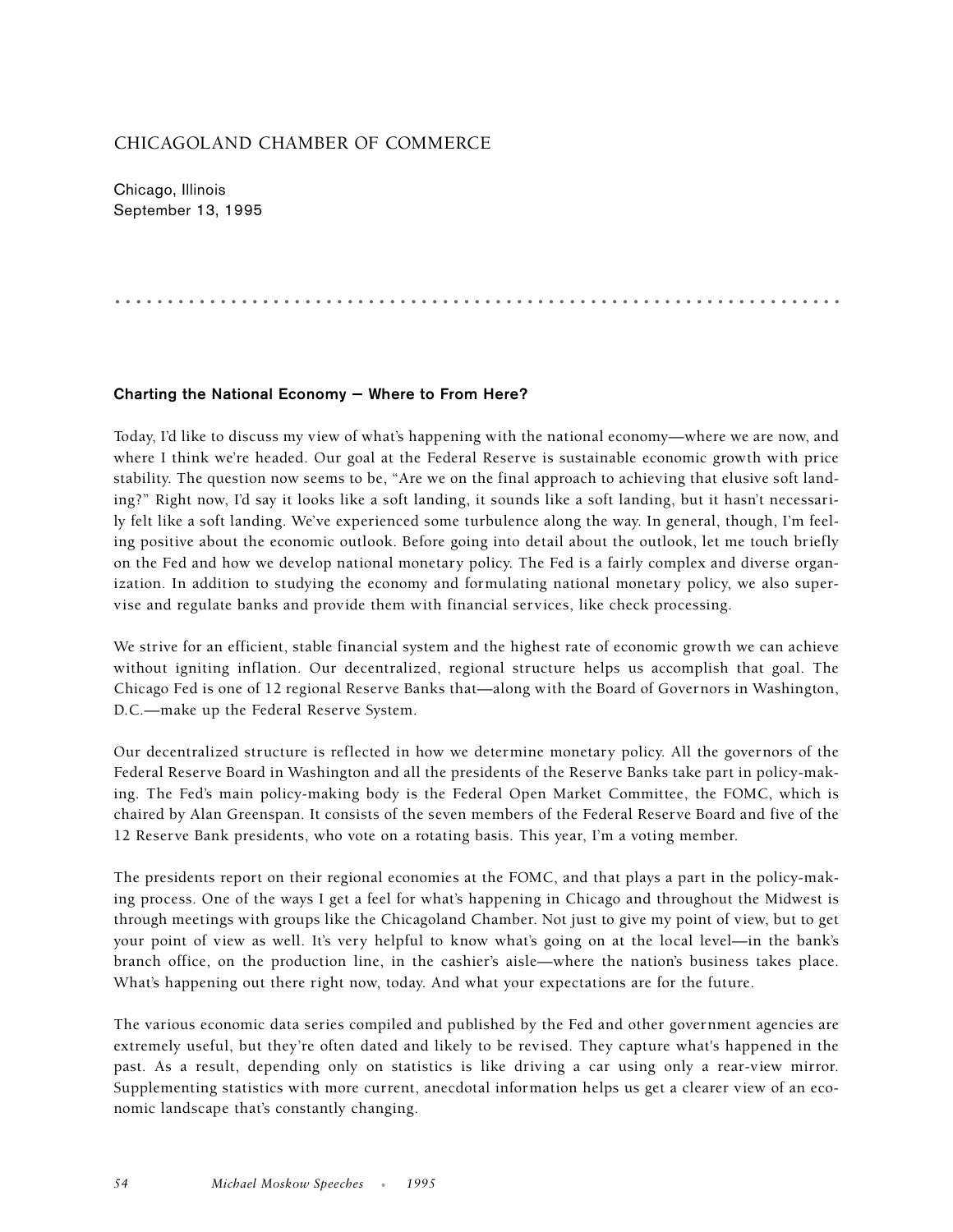Considering all the information available, I think we're at an interesting juncture right now concerning the economy. Three weeks ago I was in Washington for a meeting of the Federal Open Market Committee. As you may recall, we didn't take any new policy actions at that August meeting. At our July meeting, we did decide that inflationary pressures had receded enough to accommodate a modest easing in monetary conditions. More specifically, we allowed the federal funds rate to decline by 25 basis points, from 6 percent to 53 ⁄4 percent. It was the first policy action to lower short-term interest rates since September 1992. And it came after seven moves between February of last year and February of this year geared toward raising rates. I'd like to bring you up-to-date on how we reached the point we're at today, and let you know how things look for the future.

First, let's look back to the start of 1994. The economy had picked up steam after the doldrums of the early '90s. It was expanding rapidly. We were concerned about an unsustainable pace of expansion and mounting inflationary pressures. The goal at the start of 1994 was to eliminate inflationary pressures before they had a chance to build.

As it turned out, we had unusually strong real GDP growth of 4.1 percent during 1994, despite the policy actions to raise short-term interest rates.

You might ask why we didn't let the economy keep rolling along at that pace. The answer is that 4 percent real growth is not sustainable. The economy's real potential is closer to  $2\frac{1}{2}\%$  percent. Let me compare it to a sailboat. A 2½% percent rate is that point when the boat is cutting through the water at peak efficiency, with just the right amount of wind in its sails, not tipping to one side or the other. If the wind picks up too much, the boat's in danger of tipping over. For the economy, real output growth much above the 21 ⁄2% percent level really can't be sustained without inflation accelerating.

And keeping inflation in check is absolutely crucial. Central bankers are paid to make statements like that, but it's really true. Once inflation is allowed to rise uncontrollably, the impact on the economy can be devastating. To put it another way, once inflation gets out of hand, it's like trying to tape gravy to the wall. It just oozes out all over.

That's what we learned in the '70s. Remember price controls? I worked in government in Washington at the time, and I directed efforts to monitor wages and prices after the controls were lifted. The controls, of course, were a futile effort.

Our 1994 monetary policy actions to foster sustainable, non-inflationary growth began to have a significant impact on the economy in 1995. We've seen a definite slowdown in output growth, especially in the second quarter. Real GDP grew at a very robust 5.1 percent in the fourth quarter of last year. It slowed to a 2.7 percent pace in the first quarter of 1995, and to only 1.1 percent in the second quarter.

The slowdown in output growth was most noticeable in areas sensitive to interest rates, like autos and housing, where sales growth softened. It eventually spread to other areas such as appliances and other durable goods. As growth in sales moderated, some stores and factories were caught with excessive inventories, particularly in the auto industry.

As a result, we began to see an inventory correction taking place in many industries. In its simplest form, an inventory correction becomes necessary when too many goods and services are produced relative to demand. There were too many products on the shelves, too many vehicles on car lots, all waiting to be sold. It appears that a significant portion of the inventory correction took place in the second quarter.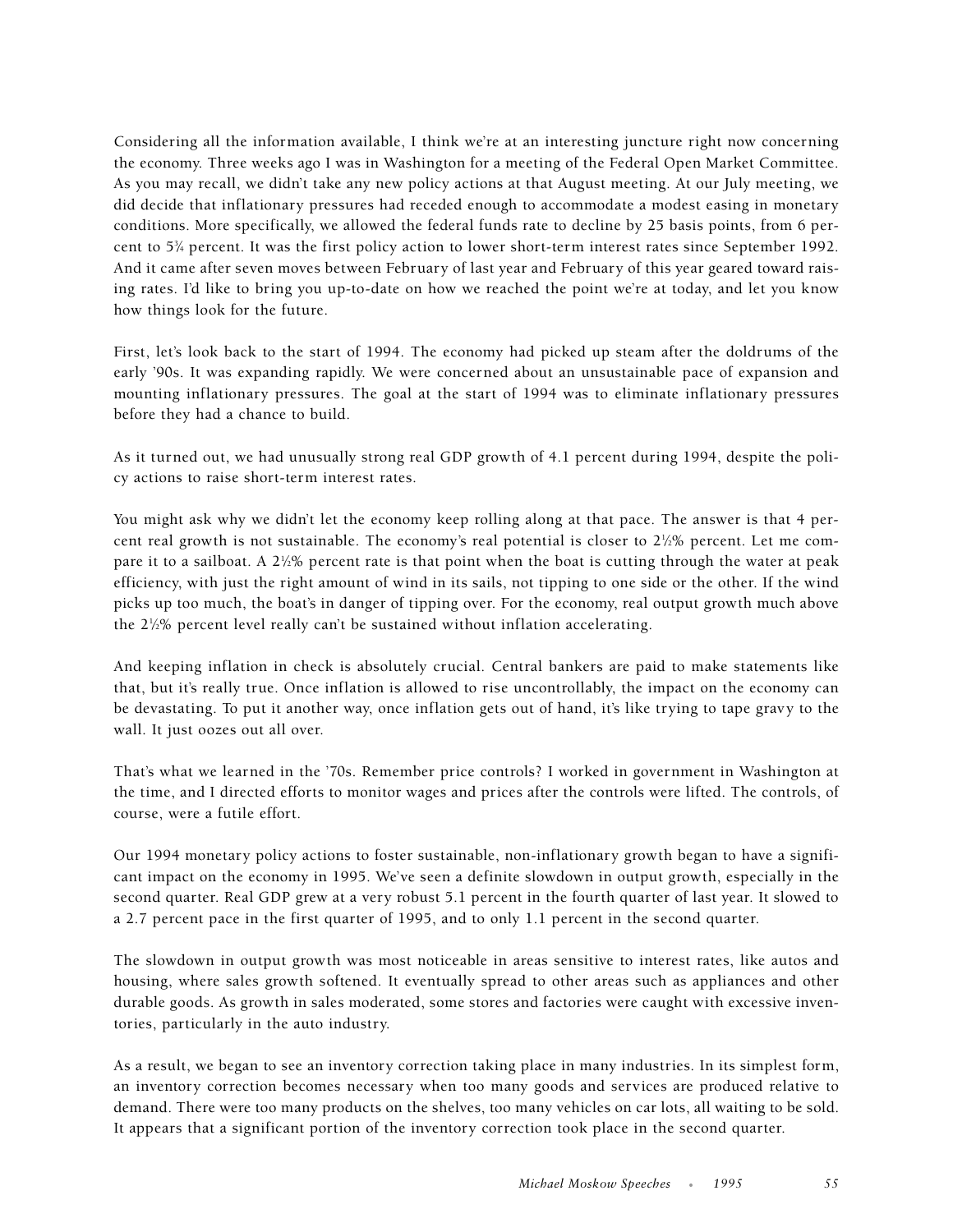Factories have been trimming production to bring inventories back in line with sales. Just-in-time inventory management techniques have helped firms respond when production levels moved out of alignment with demand. The major area where production may still be exceeding demand is autos, which I'll come back to later.

The good news is that inflationary pressures appear to be subsiding. It's true that the core Consumer Price Index (CPI) increased at an annual rate of 3.5 percent in the first seven months of 1995, higher than last year's 2.6 percent rate. But there has been a gradual reduction so far this year from month-to-month. Some of the underlying cost structure that was generated last year carried through into early 1995, but it appears that our monetary policy actions have had an impact.

We're not seeing as many signs of an overheated economy, which could spark inflation. For example, capacity utilization rates have declined. At the same time, there's been a speed-up in the delivery of materials to factories, indicating a slowing in demand and possibly less upward pressure on prices. Fewer purchasing managers are reporting increases in what they pay for materials used in production. We're also hearing anecdotal evidence here in the Seventh Federal Reserve District that price pressures are fading.

In addition, the unemployment rate recently has fluctuated within a range close to what many economists estimate to be the so-called natural rate of unemployment, where typically you see no upward or downward pressure on wages or prices. The actual unemployment rate has been between 5.4 percent and 5.8 percent so far this year. The most recent figure was 5.6 percent.

Speaking of labor markets, here in the Midwest our state unemployment rates generally have been below the national average all year. Illinois' rate did jump to 6 percent in August from 5.1 percent in July, but these monthly rates tend to be quite volatile.

Let's take a look now at what's ahead. You may have heard the line, "Economists have forecasted nine out of the last five recessions." That pretty much sums up the difficulty of forecasting economic turning points. Right now is no exception. There's still some uncertainty, but in general I'm optimistic about the prospects for stronger growth through the end of the year. And I'm certainly not forecasting a recession.

Let's look at four key areas: the consumer sector, the business sector, government and the international arena.

• Number one—the consumer sector. We expect consumer spending to rise at a moderate pace in the second half of the year. Early indicators of consumer spending in the third quarter have been mixed. However, consumer confidence measures remain at high levels, and recent income gains have been solid.

In terms of the housing sector, we expect a modest rebound during the second half of 1995. That's a result of lower mortgage rates. In fact, we've recently seen a pick-up in housing starts.

As for autos, we keep close tabs on that industry because it has such a spill-over impact on the rest of the economy, especially here in the Seventh Federal Reserve District.

Sales of autos and light trucks this year have been quite volatile on a month-to-month basis. For example, August numbers show an annual sales rate of 15.7 million units, but July's rate was just 13.7 million units.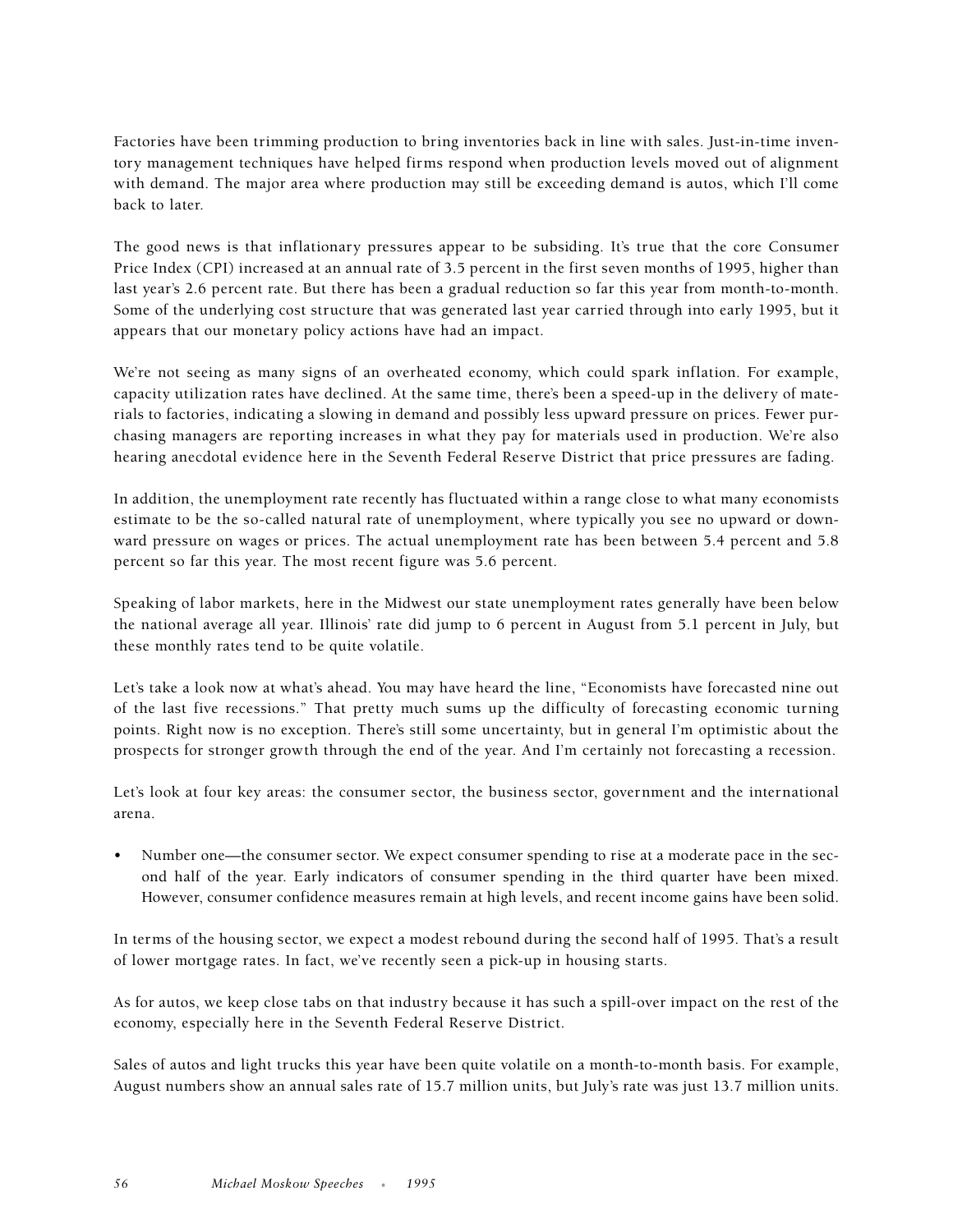Last December, the Chicago Fed sponsored an economic outlook symposium. The consensus forecast at that time was for 1995 light vehicle sales in the area of about 15.4 million units. But sales so far this year have been well below those expectations. In fact, the participants at our Auto Outlook Symposium in June scaled back their 1995 sales forecast to 14.9 million units.

It now looks like sales for the year will end up at about 14.7 or 14.8 million. That's about the average of the July and August numbers. The big question right now is whether we're going to see the August rebound sustained for the rest of the year.

Why have sales run so far below what seemed like a pretty reasonable forecast last December? There were a number of one- time occurrences that may have had an impact: Higher tax payments, delayed tax refunds, and reduced fleet sales. But some more fundamental explanations have also surfaced. One is higher rates for auto loans, which have had a significant impact on how much people can afford to pay. Used car sales are also up. Better-built cars are simply lasting longer, and high-quality leased vehicles are also entering the used-car market. Needless to say, that affects new-car sales.

The auto industry's response has been rebates and discount financing. Over the long run, the industry is going to have to deal with the increasing durability of cars and with more and more people buying used cars and autos that were formerly leased. It's a situation we are watching closely.

- So much for the consumer sector, which we see as positive even with some uncertainty about autos. The second key area of the economy is the business sector. Capital spending should continue to be strong, although the pace of growth should slow from the double-digit rates we had last year and during the first half of 1995. Competitive pressures are encouraging firms to continue spending for equipment that enhances productivity— even in the face of moderating demand for their products. With no large buildup in debt and lower long-term interest rates, firms are in a good financial position to undertake additional capital spending.
- Number three—government. Fiscal restraint is a common theme across all levels of government. At the national level, there appears to be growing momentum for deficit reduction. It's clear that the President and Congress are moving toward reducing the federal deficit, and I find those efforts encouraging.

In the short term, reducing the deficit would result in less stimulus from the government sector. But that shouldn't deter us. Meaningful deficit reduction would have a positive impact on the economy overall. Long term, a smaller deficit will be a major plus because the government will be borrowing less. That will tend to lower long-term interest rates and stimulate private investment. And that sets the stage for higher productivity and a better standard of living in the future.

Over Labor Day, we discussed this very important topic thoroughly at a large gathering of economists and central bankers in Jackson Hole, Wyoming. A key point that came out of the discussions was that deficit reduction would have to be sustained over a number of years for it to be truly effective. Commitment is crucial. Commitment by Congress and the executive branch over a long period of time is key to the success of any deficit-reduction plan.

And we're going to have to come to grips with more than just deficit reduction. The impact of an aging America is also a major concern. Americans are growing older at a startling pace. That's great from a social perspective—we all want to live longer. But we have to keep in mind that when Baby Boomers start